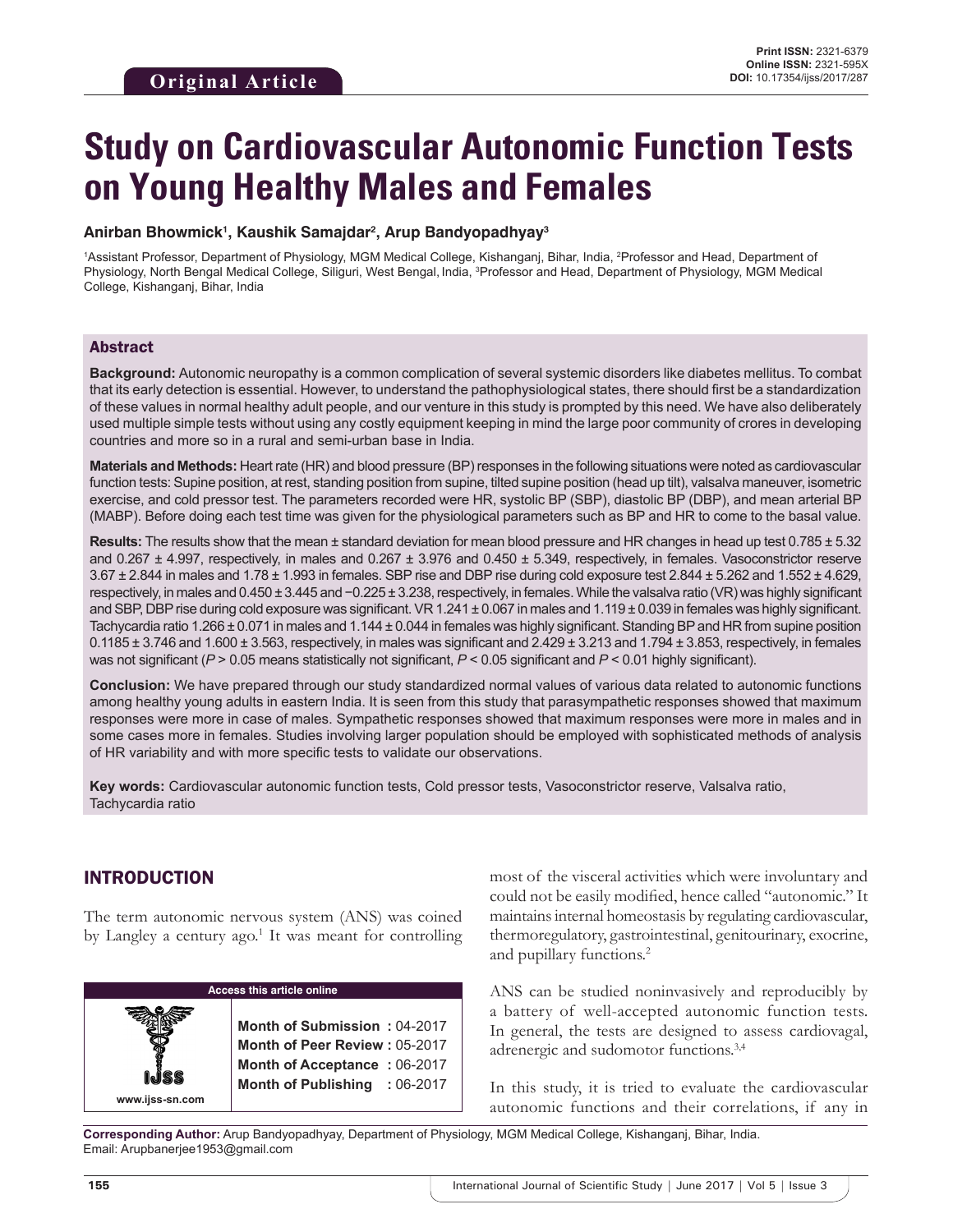healthy young males and females in basal states as well as in physiological stressful conditions.

## MATERIALS AND METHODS

Materials and methods used in the study were as follows.

#### **Study Setting and Design**

This was an institutional cross-sectional study which was conducted in the Department of Physiology, North Bengal Medical College and Hospital (NBMCH), West Bengal, India.

#### **Study Duration**

This was studied over a period of 1 year starting from April 2013 to April 2014.

#### **Study Population**

A total of 85 students in the 1st year MBBS class of NBMCH, West Bengal, India, were studied after taking proper informed consent from them.

#### **Sampling Design**

The 1<sup>st</sup> year students were divided into two groups, i.e., males and females. Then from each group, students were taken as per inclusion and exclusion criteria.

#### **Inclusion Criteria**

Students in the 1<sup>st</sup> year MBBS class both males and females of NBMCH were included in our study after taking history followed by doing a general examination.

#### **Exclusion Criteria**

Any students found having major past or any existing cardiovascular or neurological illness, history of taking any long-term medication or having any addiction were excluded from the study. Female students during bleeding phase of menstrual cycle were also excluded.

#### **Parameters Studied**

Heart rate (HR) and blood pressure (BP) responses in the following situations were noted as cardiovascular function tests:

- 1. Supine position, at rest,
- 2. Standing position from supine,
- 3. Tilted supine position (head up tilt),
- 4. Valsalva maneuver,
- 5. Isometric exercise,
- 6. Cold pressor test.

#### **Study Tools**

This consists of standard clinical tools including:

a. Electrocardiography (ECG) machine (BPL, CARDIART 108T DIGI),

- b. Mercury sphygmomanometer,
- c. Stethoscope,
- d. Tilt table,
- e. Ice and cold water,
- f. Thermometer,
- g. Dynamometer.

#### **Method of Study**

Permission was taken at first from the principal and ethics committee, NBMCH.

#### **Collection of Data**

Every volunteer was explained about the purpose and procedure of the study, and a written consent was taken from each one of them. They were made familiar with equipment and instructed to discontinue the test if they faced any discomfort and report immediately. The tests were done after a light breakfast in the morning.

#### **Procedure Employed**

The parameters recorded were HR, systolic BP (SBP), diastolic BP (DBP), and mean arterial BP (MABP). Before doing each test time was given for the physiological parameters such as BP and HR to come to the basal value.

#### *Supine position*

Keeping the patient fully relaxed in supine position for 10-20 min, radial pulse rate was counted for 1 min with simultaneous auscultation of heart sounds to get the resting HR and also by doing ECG (counting the R-R interval in ECG). Basal BP was measured in this condition by palpatory and auscultatory method.

#### *Standing position*

From the supine position, with the BP cuff and the ECG monitor attached the patient was instructed to stand up abruptly. Within 15 s of standing, HR and BP were recorded. The measurements repeated after 1 min, 2 min, and 3 min time. The mean HR was calculated as the average of the longest and shortest R-R interval.

#### *Tilted supine position (response to head-up tilt)*

The subject was placed supine over the tilt table for 10 min and after that with the ECG leads and BP cuff connected, the head end of the table was inclined upward to an angle of 70° with horizontal plane.<sup>5</sup> The immediate response of HR and BP was noted.

#### *Valsalva maneuver*

It is a test done to assess the low and high-pressure baroreceptor integrity. Changes in the arterial BP and HR were noted to assess the response to valsalva maneuver.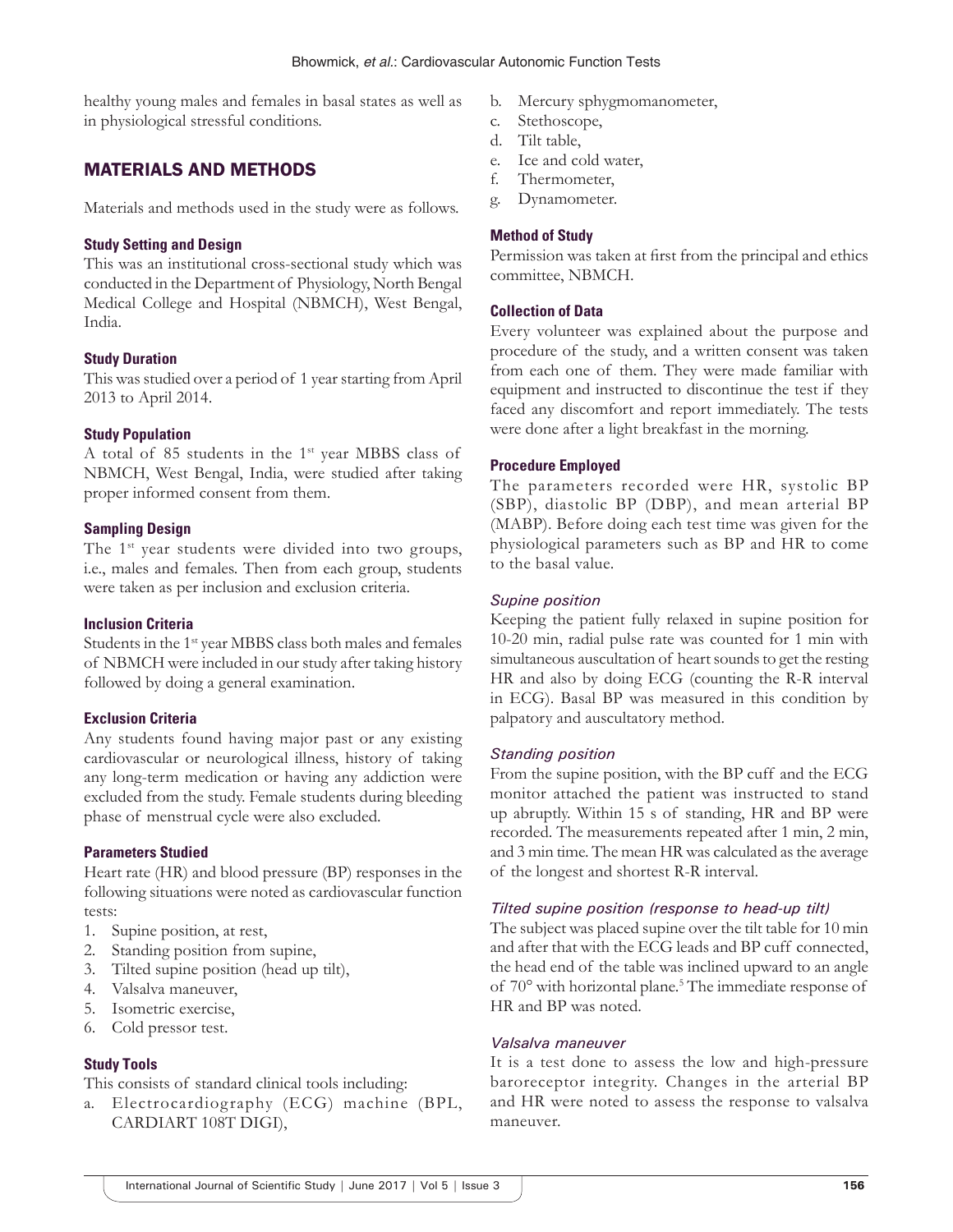The subject was instructed properly before the procedure. Then, with continuous ECG monitoring, the subject was asked to exhale forcefully for about 15-20 s against resistance of 40 mmHg in an open loop system. The BP of each subject was measured during the Valsalva maneuver and also immediately after that. The continuous ECG was taken 1 min before (resting period), during the procedure (15 s, strain period), and 1 min subsequent to strain period. The VR, the ratio of the maximum R-R interval during expiratory phase (Phase II) to the minimum R-R interval during the relaxation phase (Phase IV, within 20 beats) was calculated. The tachycardia ratio (TR) was also calculated.

VR = Longest R-R interval after Valsalva/shortest R-R interval during Valsalva

TR = Shortest R-R interval during Valsalva/longest R-R interval after Valsalva

#### *Isometric exercise*

During sustained isometric exercise the BP increases due to increase in peripheral resistance and also increases in cardiac output (CO). The subject was instructed to perform hand grip in a dynamometer giving as much pressure as he/she could apply for 3-4 s which was maximum voluntary contraction. Then, he/she was instructed for a sustained hand grip exercise maintaining a pressure of 30% of maximal activity for 1 min with that dynamometer.<sup>21</sup> The shortest R-R interval during the exercise and the longest R-R interval while relaxed (within 5 beats) are determined. The change in DBP from the basal value was recorded. Vasoconstrictor reserve was calculated then.

Vasoconstrictor reserve = (Maximum diastolic pressure at the end of 1 min of sustained isometric hand grip–baseline diastolic pressure)

It evaluates mainly the sympathetic function.

#### *Cold pressor test*

After proper instructions, the subject was asked to submerge one of the upper limbs in very cold water (at or below 4°C) in a container for 60 s. The BP and HR were recorded at 30 s, 60 s, 90 s, and 120 s of submersion of the limb.

Plunging the limb in cold water raises the BP reflex by stimulation of the sympathetic system.

#### **Statistical Analysis**

- Statistical analysis was performed using statistical software 'SPSS version 16.0' (SPSS Corp, Chicago, IL, USA).
- Comparison among males and females form their basal state to various stressful conditions were tested using

paired *t*-test while comparison of similar tests between two genders was done using unpaired *t*-test.

## RESULTS

Results of our study are given in the following charts (Tables 1 and 2) and diagrams (Figures 1-3).

## **DISCUSSION**

Among the various functions done by ANS, one of the most important fields is its effect on chorionic villus sampling (CVS). There are also different effects of it on CVS between the genders. Clinical and experimental evidence suggest that gender difference has a significant influence on the ANS activities including that on the CVS. Gender difference in the incidence and clinical course of a range of CVS responses such as BP, CO, HR, and other variables are also well recognized. Studies of Huikuri *et al.* have shown that females have decreased baroreceptor responsiveness as compared to males. Furthermore, hormone replacement therapy has got favorable effect on baroreceptor responsiveness suggesting that hormonal factors may have some role in autonomic modulation.<sup>6</sup> Baroreflex sensitivity is decreased in women as compared with men, but tonic vagal regulation

## **Table 1: Comparative study of sympathetic functions on the sample**

| <b>Parameters</b>          | <b>Mean±SD</b>   |                                 |       | P value Significance  |  |
|----------------------------|------------------|---------------------------------|-------|-----------------------|--|
|                            | <b>Males</b>     | <b>Females</b>                  |       |                       |  |
| Head up tilt               |                  |                                 |       |                       |  |
| test                       |                  |                                 |       |                       |  |
| <b>MBP</b>                 | $0.785 \pm 5.32$ | $0.267 \pm 3.976$               | 0.616 | Not significant       |  |
| <b>HR</b>                  | $0.267 + 4.997$  | $0.450 + 5.349$                 | 0.871 | Not significant       |  |
| Vasoconstrictor<br>reserve | $367+2844$       | $1.78 + 1.993$                  | 0.001 | Highly<br>significant |  |
| Cold exposure              |                  |                                 |       |                       |  |
| test                       |                  |                                 |       |                       |  |
| SBP rise                   | 2.844±5.262      | $0.450 \pm 3.445$               | 0.016 | Significant           |  |
| DBP rise                   |                  | $1.522 + 4.629 - 0.225 + 3.238$ | 0.050 | Significant           |  |

SD: Standard deviation, MBP: Mean blood pressure, HR: Heart rate, SBP: Systolic blood pressure, DBP: Diastolic blood pressure

### **Table 2: Comparative study of parasympathetic functions on the sample**

| <b>Parameters</b>                                                               | <b>Mean±SD</b>                       |                         |       | P value Significance |  |  |  |  |
|---------------------------------------------------------------------------------|--------------------------------------|-------------------------|-------|----------------------|--|--|--|--|
|                                                                                 | <b>Males</b>                         | <b>Females</b>          |       |                      |  |  |  |  |
| VR.                                                                             |                                      | 1.241±0.067 1.119±0.039 | 0.000 | Highly significant   |  |  |  |  |
| TR.                                                                             |                                      | 1.266±0.071 1.144±0.044 | 0.000 | Highly significant   |  |  |  |  |
|                                                                                 | Standing BP 0.1185±3.746 2.429±3.213 |                         | 0.003 | Significant          |  |  |  |  |
|                                                                                 | Standing HR 1.600±3.563 1.794±3.853  |                         | 0.810 | Not significant      |  |  |  |  |
| VR: Valsalva ratio, SD: Standard deviation, BP: Blood pressure, HR: Heart rate, |                                      |                         |       |                      |  |  |  |  |

TR: Tachycardia ratio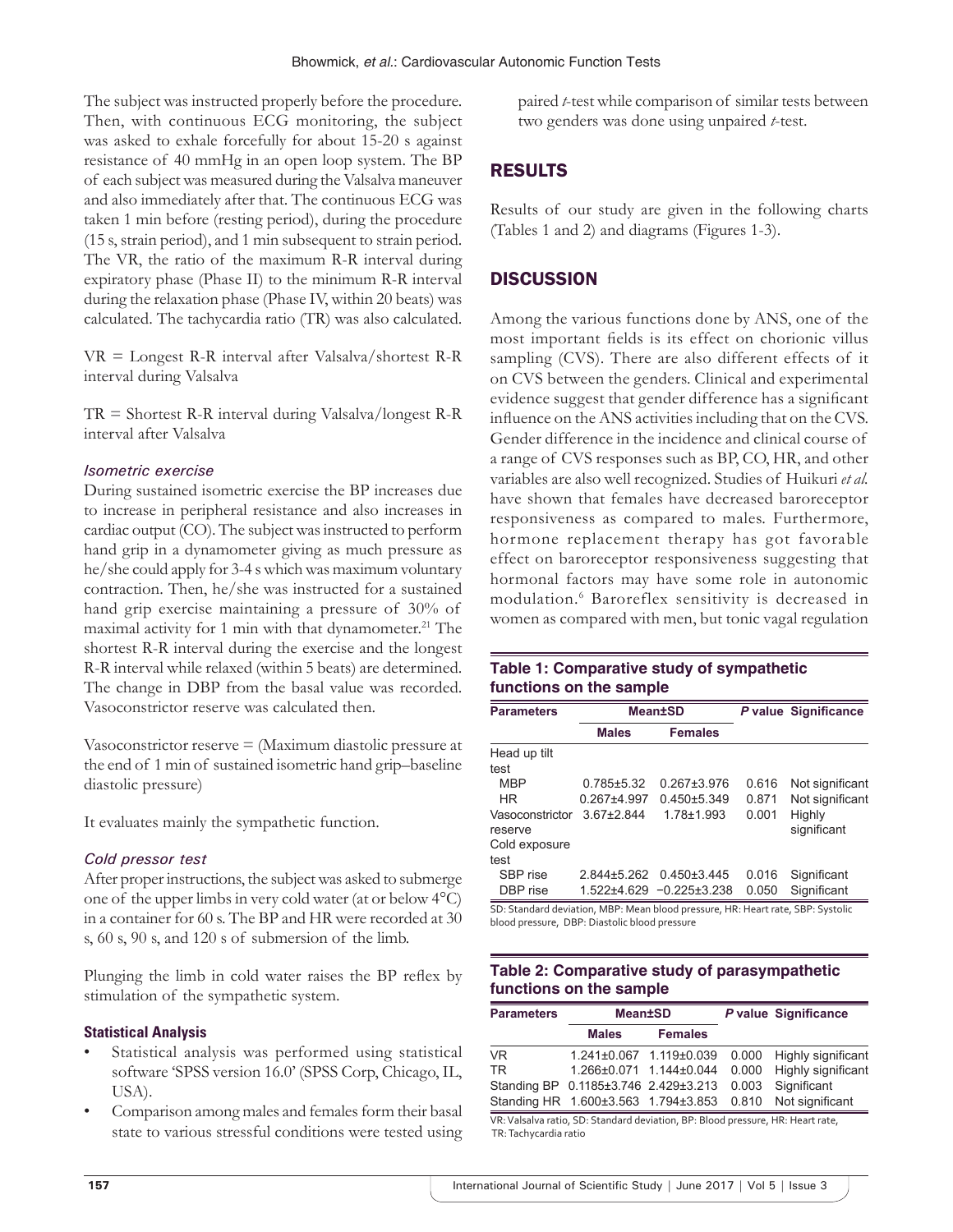

**Figure 1: Comparison of the vasoconstrictor reserve of males and females during isometric exercise testing**



**Figure 2: Comparison of valsalva ratio among genders**



**Figure 3: Comparison of tachycardia ratio among genders**

of HR is augmented. Baroreflex sensitivity and HR variability are higher in postmenopausal women who are on estrogen replacement therapy compared with those without therapy suggesting that hormonal factors may partly explain the sex-related differences in autonomic modulation of HR.<sup>7</sup>

Outcome after myocardial infarction is worse for women than men $8-10$  while women with nonischemic cardiomyopathy have improved survival. In addition, to the well-known difference in age of presentation of coronary heart disease women are more likely to suffer from

Raynaud's phenomenon and to experience presyncopal and syncopal episodes.<sup>11,12</sup>

In this study, we found mean blood pressure (MBP) decreased during standing in both genders (though the decrement was more in females) while the HR increased in both genders (increment more in females). In the study, the decrease in BP was significant in females  $(P < 0.03)$  but increase in HR was not significant in females  $(P > 0.05)$ .

In a study conducted by Narhare *et al.*, decrease in MBP was more in male during standing posture from supine state.<sup>22</sup>

In this study during isometric exercise test, done by a hand grip dynamometer it was found that there was less vasoconstrictor reserve in case of females than their male counterparts. Moreover, the difference was of significant value ( $P < 0.01$ ).

A similar study was conducted by Pramanik and Singh showed that in the normal persons SBP and DBP increased after 1 min of handgrip test. However, the rise in SBP in females was not significant. In females with occasional postural hypotension, the vasoconstrictor reserve was significantly less  $(P \le 0.05)$  than in the control females. Result indicated less reserve in females compared to their male counterparts.13 The study corroborates our observations.

In another study from Amritsar,<sup>14</sup> sympathetic activity was compared by galvanic skin resistance (GSR), cold pressor response, and handgrip test. Result showed SBP and DBP rise was more in the case of males in all age groups than female counterparts during handgrip test. However, the results were statistically insignificant.

In still another study by Mehta *et al.*15 hand grip response showed that the rise in SBP was more in case of males (*P* < 0.5) and DBP rise was more in case of females (*P*  $< 0.01$ ).

In a study in 1993 in Finland<sup>16</sup> on males and females it was observed that the HR response to the Valsalva maneuver was greater in females of more than 50 years age than males of same age. The DBP response to isometric handgrip was higher in males of <50 years age than females of same age.

During an upright tilt, or for that matter while standing, a person's cardiovascular system has to adjust itself to prevent a significant portion of the blood volume from pooling in the legs. These adjustments consist of an increase in DBP, MBP and HR, and peripheral vascular resistance which is mainly due to increase sympathetic outflow by the effect of baroreflex activation due to